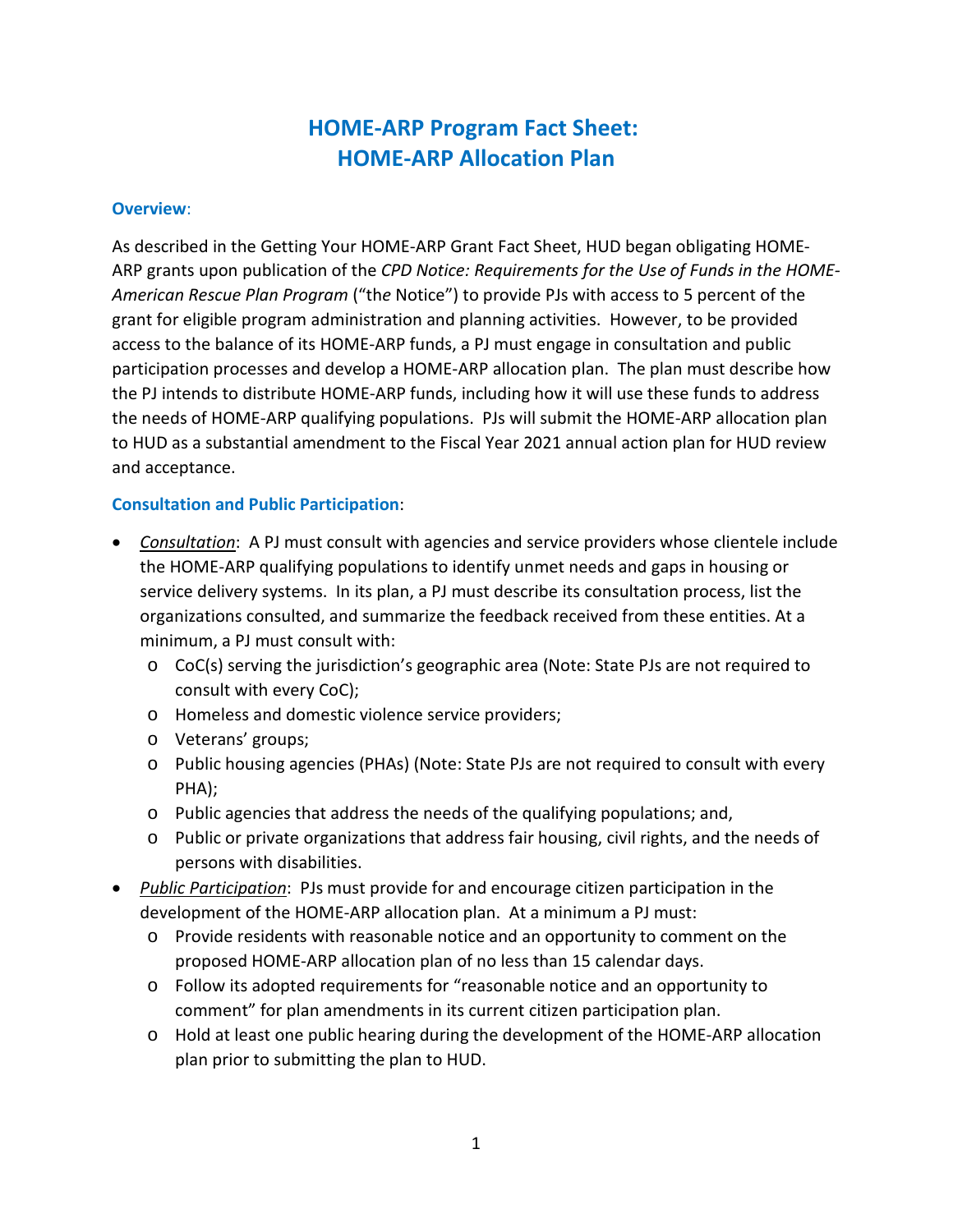- o Follow applicable fair housing and civil rights requirements and procedures for effective communication, accessibility, and reasonable accommodation for persons with disabilities and providing meaningful access to participation by limited English proficient (LEP) residents that are in its current citizen participation plan.
- o Describe in the plan the public participation process, efforts made to broaden public participation, and a summary of public comments and recommendations accepted or not accepted and the reasons why.

# **HOME-ARP Allocation Plan Requirements**:

- *Needs Assessment and Gap Analysis:* A PJ must evaluate the size and demographic composition of its qualifying populations and assess their unmet needs. In addition, a PJ must identify any gaps within its current shelter and housing inventory as well as the service delivery system. In addition, the plan must:
	- o Identify the characteristics of housing associated with instability and an increased risk of homelessness if the PJ will include such conditions under HUD's definition of "other populations."
	- o Identify priority needs for qualifying populations; and,
	- o Explain how level of need and gaps in its shelter and housing inventory and service delivery systems was determined.
- *HOME-ARP Activities:* The plan must:
	- o Describe how a PJ will distribute HOME-ARP funds in accordance with its priority needs including the method for soliciting applications for funding and/or selecting developers, service providers, subrecipients and/or contractors and whether the PJ will administer eligible activities directly.
	- o Indicate the amount of HOME-ARP planned for each eligible activity type.
	- o Demonstrate that planned funding for nonprofit organization operating assistance, nonprofit capacity building, and administrative costs is within HOME-ARP limits.
	- o Include a narrative about how the characteristics of its shelter and housing inventory, service delivery system, and the needs identified in the PJ's gap analysis provided a rationale for the plan to fund eligible activities.
- *HOME-ARP Production Goals:* The plan must estimate the number of affordable rental housing units for qualifying populations that the PJ will produce and describe a specific affordable rental housing production goal and how it will address the PJ's priority needs.
- *Preferences:* The plan must identify whether the PJ intends to give preference to one or more qualifying populations or a subpopulation within one or more qualifying populations for any eligible activity or project.
- *HOME-ARP Refinancing Guidelines:* If a PJ intends to use HOME-ARP funds to refinance existing debt secured by multifamily rental housing that is being rehabilitated with HOME-ARP funds, it must state its refinancing guidelines in accordance with [24 CFR 92.206\(b\).](https://www.ecfr.gov/cgi-bin/text-idx?SID=273620a3dcadf1c5e247ef949a4fd87c&mc=true&node=se24.1.92_1206&rgn=div8)